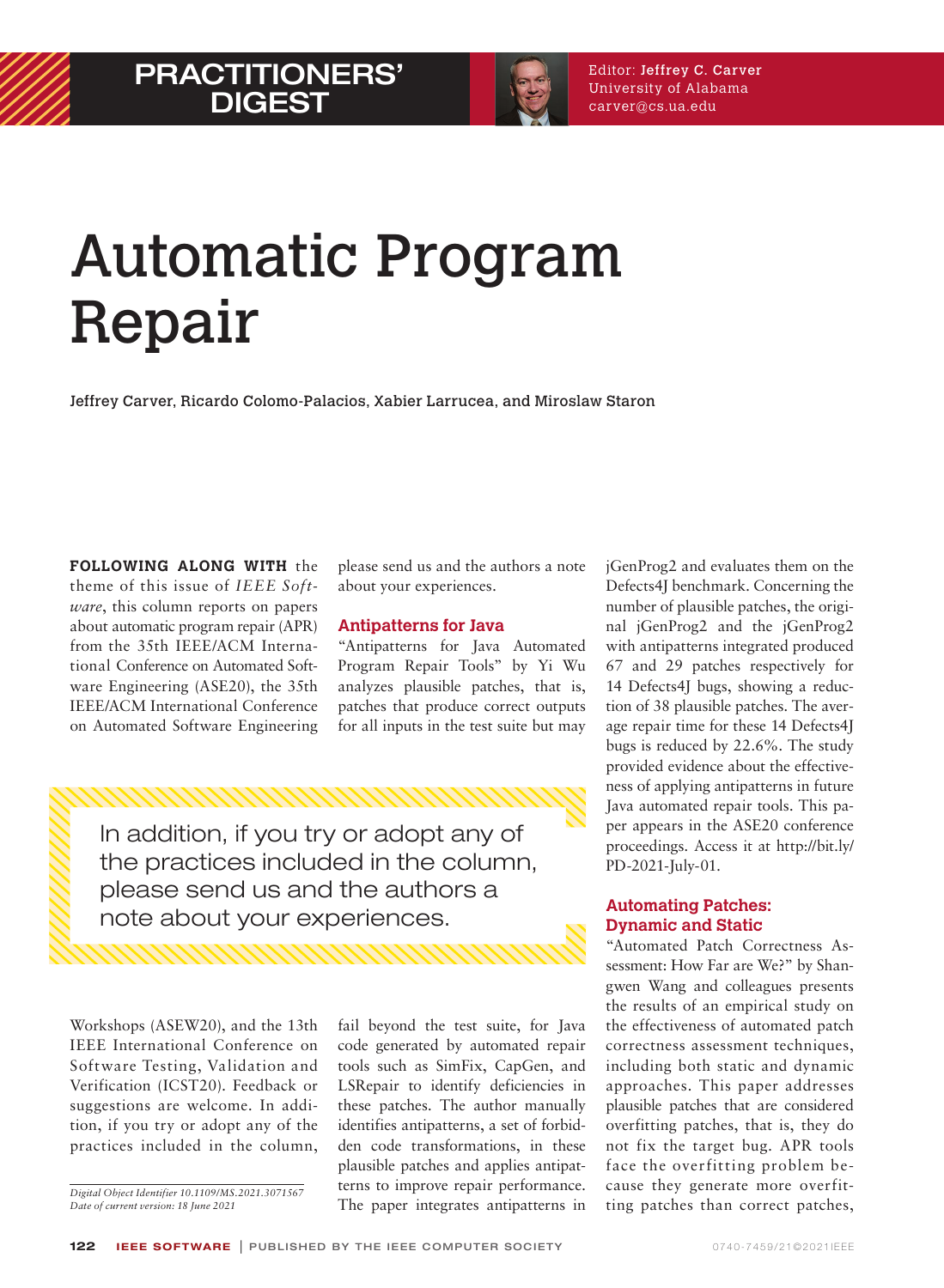# PRACTITIONERS' DIGEST

resulting in low precision. The authors assessed 902 patches automatically generated by 21 APR tools. This analysis shows that while static approaches (for example, ssFix, Cap-Gen, and S3) are appropriate for identifying some overfitting patches (53.5%), dynamic approaches help with identifying and solving these patches and have higher precision (93.3%). More specifically, the authors analyzed dynamic tools requiring an oracle (for example, Evosuite, Randooop, DiffTGen, and Daikon) and without an oracle (for example, Patch-sim, e-patch-sim, R-Opad, and e-pad). Finally, authors designed a strategy to integrate static code features via learning and then combine those results with others through majority voting. This paper appears in the ASE20 conference proceedings. Access it at http://bit.ly/ PD-2021-July-02.

#### **Dealing With Strings**

"No Strings Attached: An Empirical Study of String-Related Software Bugs" by Aryaz Eghbali and Michael Pradel argues the lack of knowledge about string-related bugs can lead developers to repeat the same mistakes. This problem is relevant primarily in languages where strings play a critical role such as JavaScript. However, it is also critical in other contexts like building database queries or in reflection-like access of an object property based on the property name. This paper describes a study of 204 string-related bugs in JavaScript from 13 popular open source projects. The results of this study show almost all of these bugs (95.6%) result from one or more recurring root causes, that is, bugs in string literals and bugs in regular expressions (42% and 37%, respectively). There are other root causes such as the incorrect usage of string APIs (13%) and comparison and operations involving strings (6%). These bugs result in incorrect output (30%) or file corruption (5%). Only 11% of the bugs generate an error message. In addition, the authors suggest that clever test oracles must be defined and automated code analysis tools must be used at different stages. String-related bugs are spread over the entire software system, and 53% of the bugs are affecting the core functionality of the projects. Their empirical study reveals that 61% of the bugs can be solved by modifying a single line of code, and 25% by using tokens found close to the bug location. This paper appears in the ASE20 conference proceedings. Access it at http:// bit.ly/PD-2021-July-03.

# **Unified Debugging**

"On the Effectiveness of Unified Debugging: An Extensive Study on 16 Program Repair Systems" by Samuel Benton and colleagues describes the results of a study on unified debugging, that is, a new debugging methodology that unifies fault localization and repair. More specifically, unified debugging utilizes the patchexecution results from repair systems to help improve state-of-the-art fault localization. In this way, unified debugging not only improves fault localization for manual repair but also extends the application scope of automate repair to all bugs. This study of 16 APR systems, including jKali, SimFix, and PraPR, reveals various practical guidelines for unified debugging: 1) nearly all of the 16 studied repair systems can positively contribute to unified debugging despite their varying repair capabilities; 2) repair systems targeting multiedit patches can introduce extraneous noise into unified debugging; 3) repair systems with more executed/plausible patches tend to perform better for debugging; and 4) unified debugging effectiveness does not rely on the availability of correct patches in automated repair. This paper appears in the ASE20 conference proceedings. Access it at http:// bit.ly/PD-2021-July-04.

## **Coding Patterns and Code Review**

"Characterizing Colocated Insecure Coding Patterns in Infrastructure as Code Scripts" by Farzana Ahamed Bhuiyan and Akond Rahman presents an empirical study of over 7,000 Puppet Scripts from Mozilla, Open-Stack, and Wikimedia to understand insecure coding patterns. Examples of insecure coding patterns that suggest potential weaknesses include use of HTTP without TLS/SSL or using hard-coded or default passwords. Understanding how these insecure coding patterns spread in the infrastructure as code will help practitioners prioritize which code to review. The approach in this paper uses unsupervised machine learning and association rule mining, to find pairs (or triplets) of insecure coding patterns. The results show a significant number of colocated insecure patterns (on the order of thousands). The approach in this paper helps developers identify problematic coding patterns and then focus the manual review effort appropriately. The next step in this work is to automate these reviews and fix the problems, for example, by replacing the HTTP protocol with the HTTPS protocol. The paper also describes which source code metrics can automatically identify the insecure coding patterns—for example, hardcoded strings, the number of attributes, the number of includes or even the simplistic lines-of-code metric.